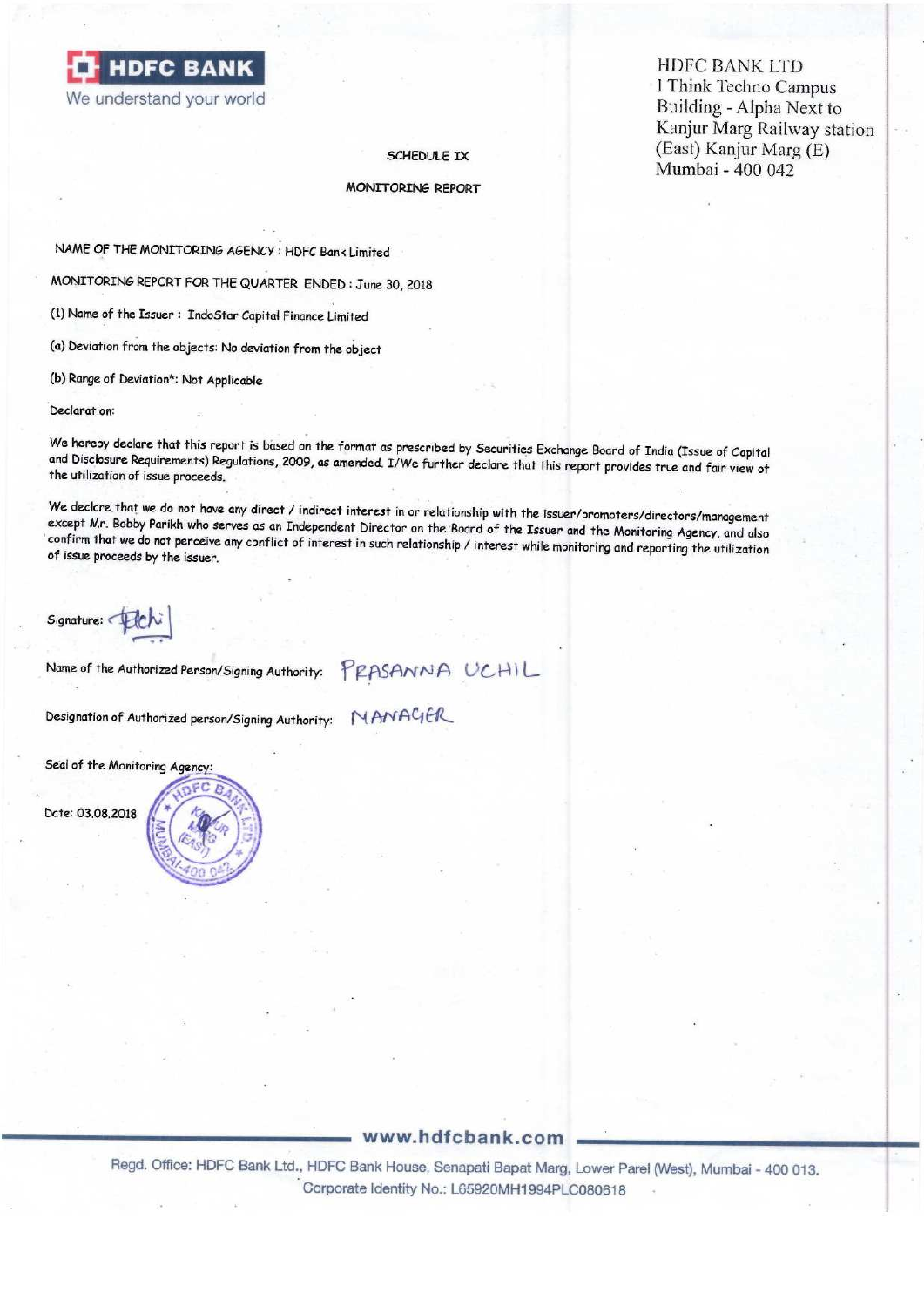## 1. Issuer Details:

| Name of the issuer                       | IndoStar Capital Finance Limited |  |  |  |
|------------------------------------------|----------------------------------|--|--|--|
| The names of the promoters of the issuer | <b>I</b> Indostar Capital        |  |  |  |
| Industry/sector to which it belongs      | Non Banking Finance Company      |  |  |  |

## 2. Issue Details:

| <b>Issue Period</b>           | May 9, 2018 to May 11, 2018<br>(May 8, 2018 for Anchor Investor) |  |  |  |  |
|-------------------------------|------------------------------------------------------------------|--|--|--|--|
| Type of issue (public/rights) | <b>Initial Public Offering</b>                                   |  |  |  |  |
| Type of specified securities  | Equity                                                           |  |  |  |  |
| Grading                       | <b>NA</b>                                                        |  |  |  |  |
| Issue size                    | INR 1843.99 Crore                                                |  |  |  |  |

#### 3, Details of the arrangement made to ensure the monitoring of issue proceeds:

As per the Prospectus for initial public offering of equity shares of the Company dated May 14, 2018 filed with the Registrar of Companies, Maharashtra, Mumbai ("ROC") registered on May 15, 2018, the gross proceeds of fresh issue i.e. INR 699.99 Crore was utilized towards augmenting Company's capital base to meet future capital requirement of the Company. The capital of the Company has been increased post issuance and requisite forms have been filed with ROC on May 19, 2018. Accordingly, 1007. of the gross proceeds of fresh issue have been utilized for the Objects stated in the Prospectus,

(Give item by item description for all the objects stated in offer document separately in followingformat)

| <b>Particulars</b>                                                                                                            | Reply  | <b>Comments of Auditor</b> | Comments (If any) |
|-------------------------------------------------------------------------------------------------------------------------------|--------|----------------------------|-------------------|
| Whether all the utilzation is as per disclosure in<br>Offer Document?                                                         | Yes/No | Yes                        | <b>NIL</b>        |
| Whether Shareholder approval is obtained in<br>case of material deviations# from expenditures<br>disclosed in Offer Document? | Yes/No | Not Applicable             | <b>NIL</b>        |
| Whether means of finance for disclosed<br>objects of the Issue has changed?                                                   | Yes/No | Not Applicable             | <b>NIL</b>        |
| Any major deviation observed over the earlier<br>monitoring agency reports?                                                   | Yes/No | Not Applicable             | NIL               |
| Whether all Government / Statutory approvals<br>related to the object(s) obtained?                                            | Yes/No | Yes                        | <b>NIL</b>        |
| Whether all arrangements pertaining to<br>technical assistance/collaboration in operation?                                    | Yes/No | Not Applicable             | <b>NIL</b>        |
| Any favorable events improving object(s)<br>viability                                                                         | Yes/No | Not Applicable             | <b>NIL</b>        |
| Any unfavorable events affecting object(s)<br>viability                                                                       | Yes/No | Not Applicable             | NIL               |
| Any other relevant information that may<br>materially affect the decision making of the<br>investors                          | Yes/No | Not Applicable             | <b>NIL</b>        |

## Where material deviation may be defined to mean:

- a. Deviation in the objects or purposes for which the funds have been raised
- b. Deviation in the amount of fund actually utilized by more than 10% of the amount projected in the offer documents,